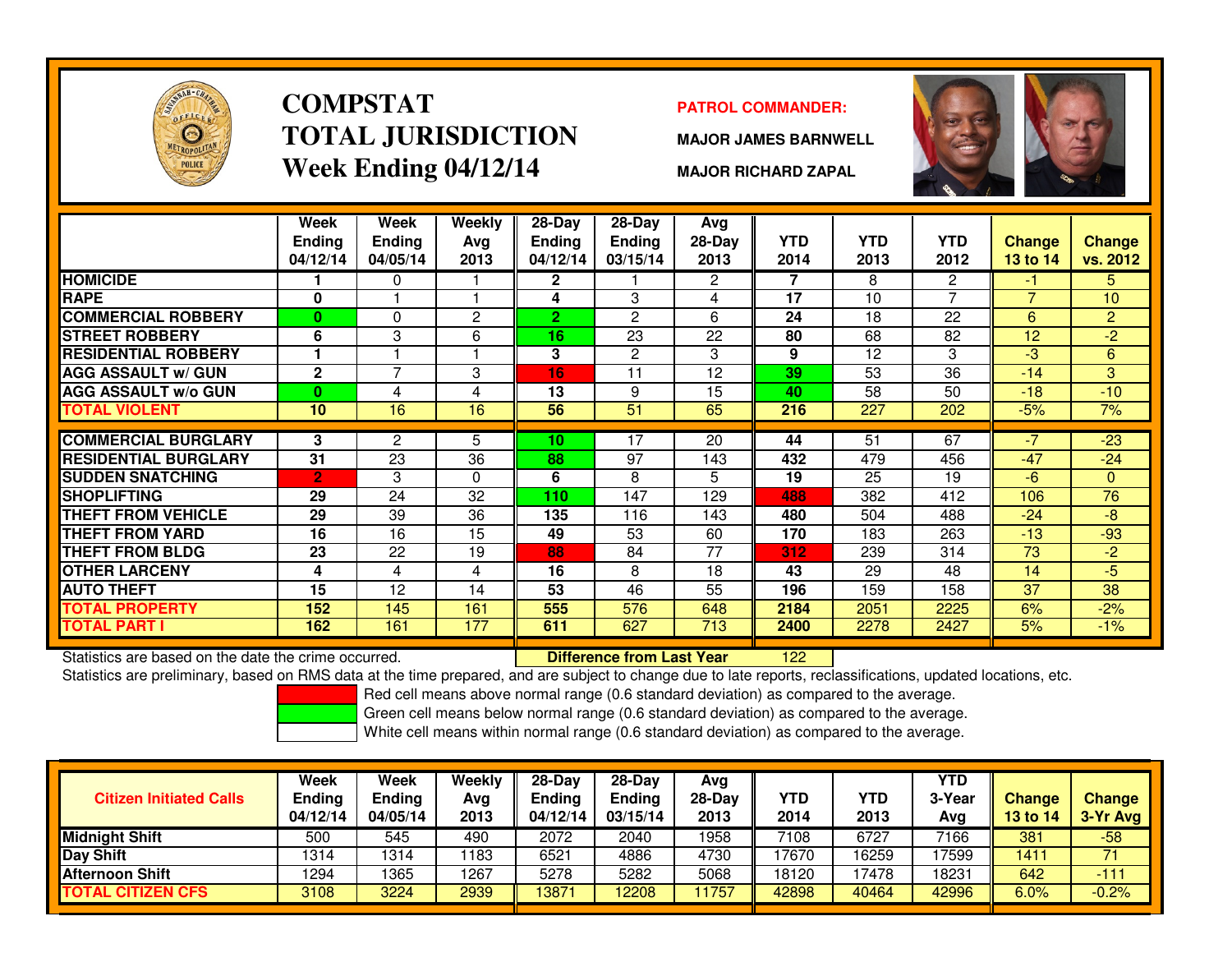

# **COMPSTATWEST CHATHAM PRECINCTWeek Ending 04/12/14**

### **PRECINCT COMMANDER:**

**CAPT. CHARLES HALL**



|                             | Week<br><b>Ending</b><br>04/12/14 | Week<br><b>Ending</b><br>04/05/14 | Weekly<br>Avg<br>2013 | 28-Day<br><b>Ending</b><br>04/12/14 | $28$ -Day<br><b>Ending</b><br>03/15/14 | Avg<br>28-Day<br>2013 | <b>YTD</b><br>2014 | <b>YTD</b><br>2013 | <b>YTD</b><br>2012 | <b>Change</b><br>13 to 14 | <b>Change</b><br>vs. 2012 |
|-----------------------------|-----------------------------------|-----------------------------------|-----------------------|-------------------------------------|----------------------------------------|-----------------------|--------------------|--------------------|--------------------|---------------------------|---------------------------|
| <b>HOMICIDE</b>             | 0                                 | 0                                 | 0                     | 0                                   | 0                                      | $\Omega$              | 0                  |                    | 0                  | -1                        | $\mathbf{0}$              |
| <b>RAPE</b>                 | 0                                 | 0                                 | 0                     | $\mathbf{2}$                        | 0                                      |                       | $5\phantom{.0}$    | 2                  | 3                  | 3                         | $\overline{2}$            |
| <b>COMMERCIAL ROBBERY</b>   | $\bf{0}$                          | 0                                 | 0                     |                                     | 0                                      |                       | 4                  | 4                  | 3                  | $\Omega$                  |                           |
| <b>STREET ROBBERY</b>       |                                   | 0                                 | 0                     | $\mathbf{2}$                        | 3                                      | $\overline{c}$        | 8                  | 12                 | 15                 | $-4$                      | $-7$                      |
| <b>RESIDENTIAL ROBBERY</b>  | $\bf{0}$                          | $\Omega$                          | $\Omega$              | $\mathbf{0}$                        | $\Omega$                               |                       | $\mathbf{2}$       | 2                  | $\Omega$           | $\Omega$                  | $\overline{2}$            |
| <b>AGG ASSAULT W/ GUN</b>   | $\bf{0}$                          | 2                                 | $\Omega$              | $\mathbf{2}$                        |                                        |                       | 3                  | 6                  | 5                  | $-3$                      | $-2$                      |
| <b>AGG ASSAULT w/o GUN</b>  | $\bf{0}$                          | 0                                 |                       | $\mathbf{2}$                        |                                        | 3                     | 4                  | $\overline{z}$     | 9                  | $-3$                      | $-5$                      |
| <b>TOTAL VIOLENT</b>        | 1                                 | $\overline{c}$                    | $\overline{2}$        | 9                                   | 5                                      | 8                     | 26                 | $\overline{34}$    | $\overline{35}$    | $-24%$                    | $-26%$                    |
|                             |                                   |                                   |                       |                                     |                                        |                       | 7                  |                    |                    |                           |                           |
| <b>COMMERCIAL BURGLARY</b>  |                                   | 0                                 |                       | $\mathbf{2}$                        | 4                                      | $\overline{2}$        |                    | 11                 | 4                  | $-4$                      | 3                         |
| <b>RESIDENTIAL BURGLARY</b> | 4                                 | 5                                 | 6                     | 13                                  | $\overline{17}$                        | 25                    | 72                 | 95                 | 58                 | $-23$                     | 14                        |
| <b>SUDDEN SNATCHING</b>     |                                   | $\Omega$                          | $\Omega$              |                                     | $\Omega$                               | $\Omega$              |                    | $\Omega$           |                    |                           | $\Omega$                  |
| <b>SHOPLIFTING</b>          | 4                                 | 2                                 | 3                     | 10                                  | 17                                     | 12                    | 58                 | 52                 | 46                 | 6                         | 12                        |
| <b>THEFT FROM VEHICLE</b>   | 5                                 | 3                                 | 5                     | 24                                  | 27                                     | 21                    | 93                 | 76                 | 68                 | 17                        | 25                        |
| <b>THEFT FROM YARD</b>      | $\mathbf{2}$                      | 6                                 | $\overline{c}$        | 13                                  | 6                                      | 8                     | 41                 | 24                 | 54                 | 17                        | $-13$                     |
| <b>THEFT FROM BLDG</b>      |                                   | 4                                 | 3                     | 17                                  | 16                                     | 11                    | 55                 | 35                 | 52                 | 20                        | 3                         |
| <b>OTHER LARCENY</b>        |                                   | $\Omega$                          |                       | 3                                   | $\mathbf{2}$                           | $\overline{2}$        | 8                  | 5                  | 8                  | 3                         | $\Omega$                  |
| <b>AUTO THEFT</b>           | $\Delta$                          |                                   | $\mathbf{2}$          | 13                                  | 10                                     | 9                     | 42                 | 23                 | 20                 | 19                        | 22                        |
| <b>TOTAL PROPERTY</b>       | 23                                | 21                                | 23                    | 96                                  | 99                                     | 91                    | 377                | 321                | 311                | 17%                       | 21%                       |
| <b>TOTAL PART I</b>         | 24                                | 23                                | 25                    | 105                                 | 104                                    | 99                    | 403                | 355                | 346                | 14%                       | 16%                       |

Statistics are based on the date the crime occurred. **Difference from Last Year** 

Statistics are based on the date the crime occurred.<br>Statistics are preliminary, based on RMS data at the time prepared, and are subject to change due to late reports, reclassifications, updated locations, etc.

Red cell means above normal range (0.6 standard deviation) as compared to the average.

Green cell means below normal range (0.6 standard deviation) as compared to the average.

| <b>Citizen Initiated Calls</b> | Week<br><b>Ending</b><br>04/12/14 | Week<br><b>Ending</b><br>04/05/14 | Weekly<br>Avg<br>2013 | $28-Day$<br><b>Ending</b><br>04/12/14 | $28-Day$<br><b>Ending</b><br>03/15/14 | Avg<br>28-Day<br>2013 | YTD<br>2014 | YTD<br>2013 | <b>YTD</b><br>3-Year<br>Avg | <b>Change</b><br>13 to 14 | <b>Change</b><br>3-Yr Avg |
|--------------------------------|-----------------------------------|-----------------------------------|-----------------------|---------------------------------------|---------------------------------------|-----------------------|-------------|-------------|-----------------------------|---------------------------|---------------------------|
| <b>Midnight Shift</b>          | 109                               | 16                                | 97                    | 411                                   | 414                                   | 389                   | 1433        | 1337        | 1409                        | 96                        | 24                        |
| <b>Day Shift</b>               | 269                               | 269                               | 242                   | 2567                                  | 1021                                  | 967                   | 3628        | 3391        | 3578                        | 237                       | 50                        |
| <b>Afternoon Shift</b>         | 264                               | 277                               | 259                   | 1114                                  | 1074                                  | 1036                  | 3749        | 3614        | 3725                        | 135                       | 24                        |
| <b>TOTAL CITIZEN CFS</b>       | 642                               | 642                               | 598                   | 4092                                  | 2509                                  | 2392                  | 8810        | 8342        | 8712                        | 5.6%                      | $1.1\%$                   |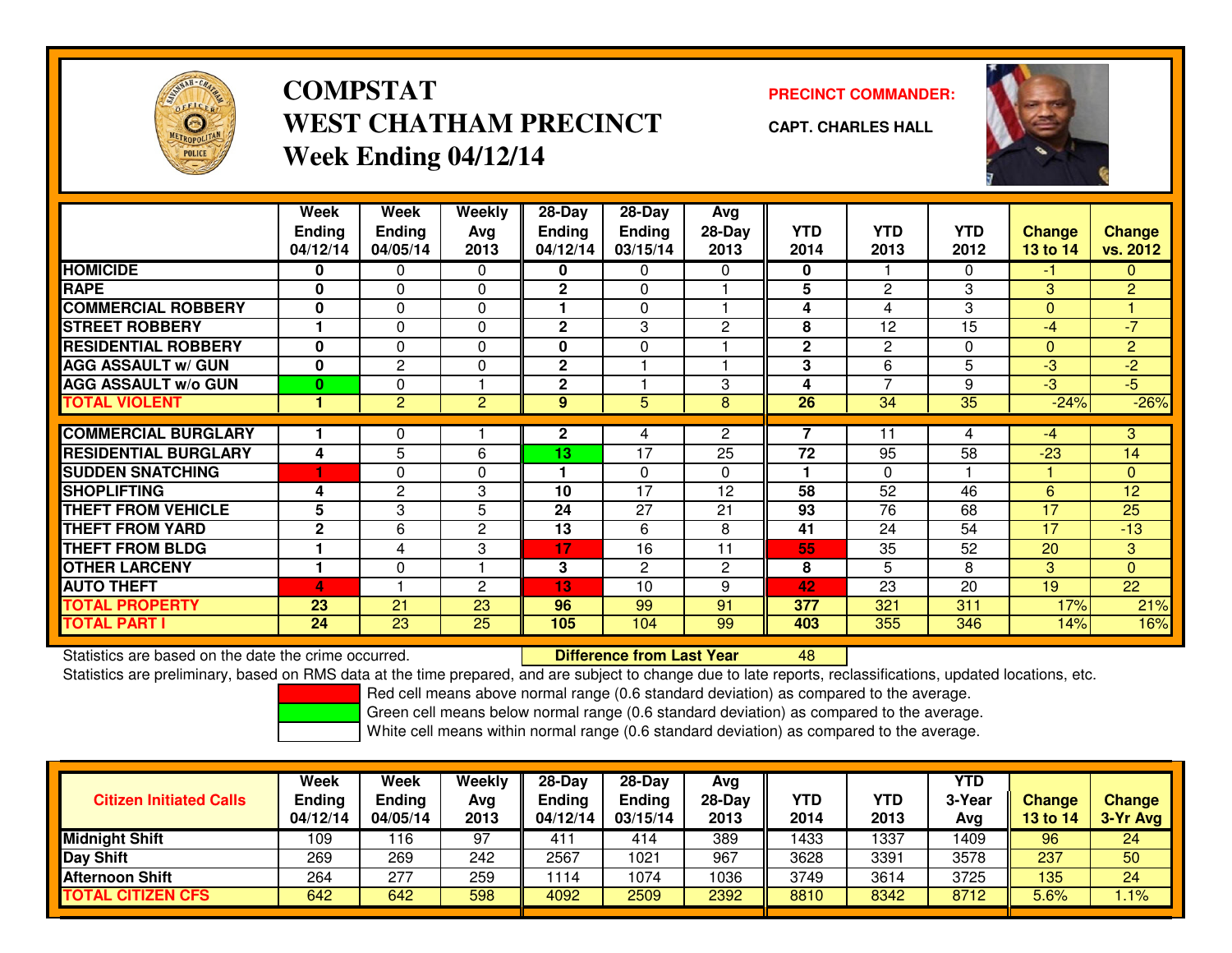

# **COMPSTATDOWNTOWN PRECINCTWeek Ending 04/12/14**

#### **PRECINCT COMMANDER:**

**CAPT. BEN HERRON**



|                             | Week           | Week          | Weekly         | $28-Day$      | 28-Day         | Avg            |            |                |              |               |                |
|-----------------------------|----------------|---------------|----------------|---------------|----------------|----------------|------------|----------------|--------------|---------------|----------------|
|                             | <b>Ending</b>  | <b>Ending</b> | Avg            | <b>Ending</b> | <b>Ending</b>  | 28-Day         | <b>YTD</b> | <b>YTD</b>     | <b>YTD</b>   | <b>Change</b> | <b>Change</b>  |
|                             | 04/12/14       | 04/05/14      | 2013           | 04/12/14      | 03/15/14       | 2013           | 2014       | 2013           | 2012         | 13 to 14      | vs. 2012       |
| <b>HOMICIDE</b>             | 0              | 0             | 0              | 0             | 0              |                | 0          | $\overline{2}$ | 0            | $-2$          | $\Omega$       |
| <b>RAPE</b>                 | $\bf{0}$       | $\Omega$      | 0              |               |                |                | 4          | 4              | $\mathbf{2}$ | $\Omega$      | $\overline{2}$ |
| <b>COMMERCIAL ROBBERY</b>   | $\mathbf{0}$   | 0             | 0              | $\mathbf{0}$  | $\Omega$       |                | 3          | 2              | 3            | ۴             | $\mathbf{0}$   |
| <b>STREET ROBBERY</b>       |                | $\mathbf{2}$  | 2              | 5             | 5              | 8              | 17         | 20             | 26           | $-3$          | -9             |
| <b>RESIDENTIAL ROBBERY</b>  |                | 0             | 0              | 0             |                |                | ٠          | 3              |              | $-2$          | $\mathbf{0}$   |
| <b>AGG ASSAULT w/ GUN</b>   |                |               |                | 6             | 4              | 3              | 12         | 12             | 8            | $\Omega$      | $\overline{4}$ |
| <b>AGG ASSAULT w/o GUN</b>  | 0              | 2             | н              | 5             | 4              | 4              | 15         | 12             | 14           | 3             |                |
| <b>TOTAL VIOLENT</b>        | 3 <sup>1</sup> | 5             | 4              | 17            | 15             | 18             | 52         | 55             | 54           | $-5%$         | $-4%$          |
|                             |                |               |                |               |                |                |            |                |              |               |                |
| <b>COMMERCIAL BURGLARY</b>  |                | 0             |                |               | 2              | 3              | 7          | $\overline{2}$ | 12           | 5             | $-5$           |
| <b>RESIDENTIAL BURGLARY</b> | 3              |               | 3              | 5.            | 12             | 13             | 36         | 40             | 46           | $-4$          | $-10$          |
| <b>ISUDDEN SNATCHING</b>    |                | $\mathbf{2}$  | $\Omega$       | 3             | $\mathbf{2}$   | $\overline{2}$ | 8          | 15             | 9            | $-7$          | $-1$           |
| <b>SHOPLIFTING</b>          | $\bf{0}$       | 5             | 4              | 13            | 22             | 17             | 72         | 39             | 45           | 33            | 27             |
| <b>THEFT FROM VEHICLE</b>   | 13             | 13            | $\overline{7}$ | 47            | 32             | 29             | 111        | 95             | 120          | 16            | -9             |
| <b>THEFT FROM YARD</b>      | 6              | $\mathbf{2}$  | 4              | 10            | 19             | 18             | 41         | 58             | 46           | $-17$         | $-5$           |
| <b>THEFT FROM BLDG</b>      | 5              | 3             | 4              | 17            | 23             | 15             | 74         | 49             | 71           | 25            | 3              |
| <b>OTHER LARCENY</b>        |                | 0             |                | 3             | $\overline{c}$ | 4              | 6          | 5              | 12           |               | $-6$           |
| <b>AUTO THEFT</b>           |                | 3             | $\mathbf{2}$   | 5.            | 11             | 9              | 28         | 31             | 33           | $-3$          | $-5$           |
| <b>TOTAL PROPERTY</b>       | 31             | 29            | 27             | 104           | 125            | 110            | 383        | 334            | 394          | 15%           | $-3%$          |
| <b>TOTAL PART I</b>         | 34             | 34            | 31             | 121           | 140            | 128            | 435        | 389            | 448          | 12%           | $-3%$          |

Statistics are based on the date the crime occurred. **Difference from Last Year** 

Statistics are based on the date the crime occurred.<br>Statistics are preliminary, based on RMS data at the time prepared, and are subject to change due to late reports, reclassifications, updated locations, etc.

Red cell means above normal range (0.6 standard deviation) as compared to the average.

Green cell means below normal range (0.6 standard deviation) as compared to the average.

| <b>Citizen Initiated Calls</b> | Week<br><b>Ending</b><br>04/12/14 | Week<br><b>Ending</b><br>04/05/14 | Weekly<br>Avg<br>2013 | $28-Day$<br><b>Ending</b><br>04/12/14 | $28-Day$<br><b>Ending</b><br>03/15/14 | Avg<br>28-Day<br>2013 | YTD<br>2014 | YTD<br>2013 | <b>YTD</b><br>3-Year<br>Avg | <b>Change</b><br>13 to 14 | <b>Change</b><br>3-Yr Avg |
|--------------------------------|-----------------------------------|-----------------------------------|-----------------------|---------------------------------------|---------------------------------------|-----------------------|-------------|-------------|-----------------------------|---------------------------|---------------------------|
| <b>Midnight Shift</b>          | 114                               | ∣19                               | 107                   | 500                                   | 465                                   | 428                   | 1608        | 562         | 1658                        | 46                        | $-50$                     |
| <b>Day Shift</b>               | 217                               | 230                               | 208                   | 868                                   | 822                                   | 832                   | 2979        | 2900        | 3068                        | 79                        | $-89$                     |
| <b>Afternoon Shift</b>         | 244                               | 264                               | 226                   | 1006                                  | 1074                                  | 905                   | 3364        | 3150        | 3260                        | 214                       | 104                       |
| <b>TOTAL CITIZEN CFS</b>       | 575                               | 613                               | 541                   | 2374                                  | 2361                                  | 2165                  | 7951        | 7612        | 7986                        | 4.5%                      | $-0.4%$                   |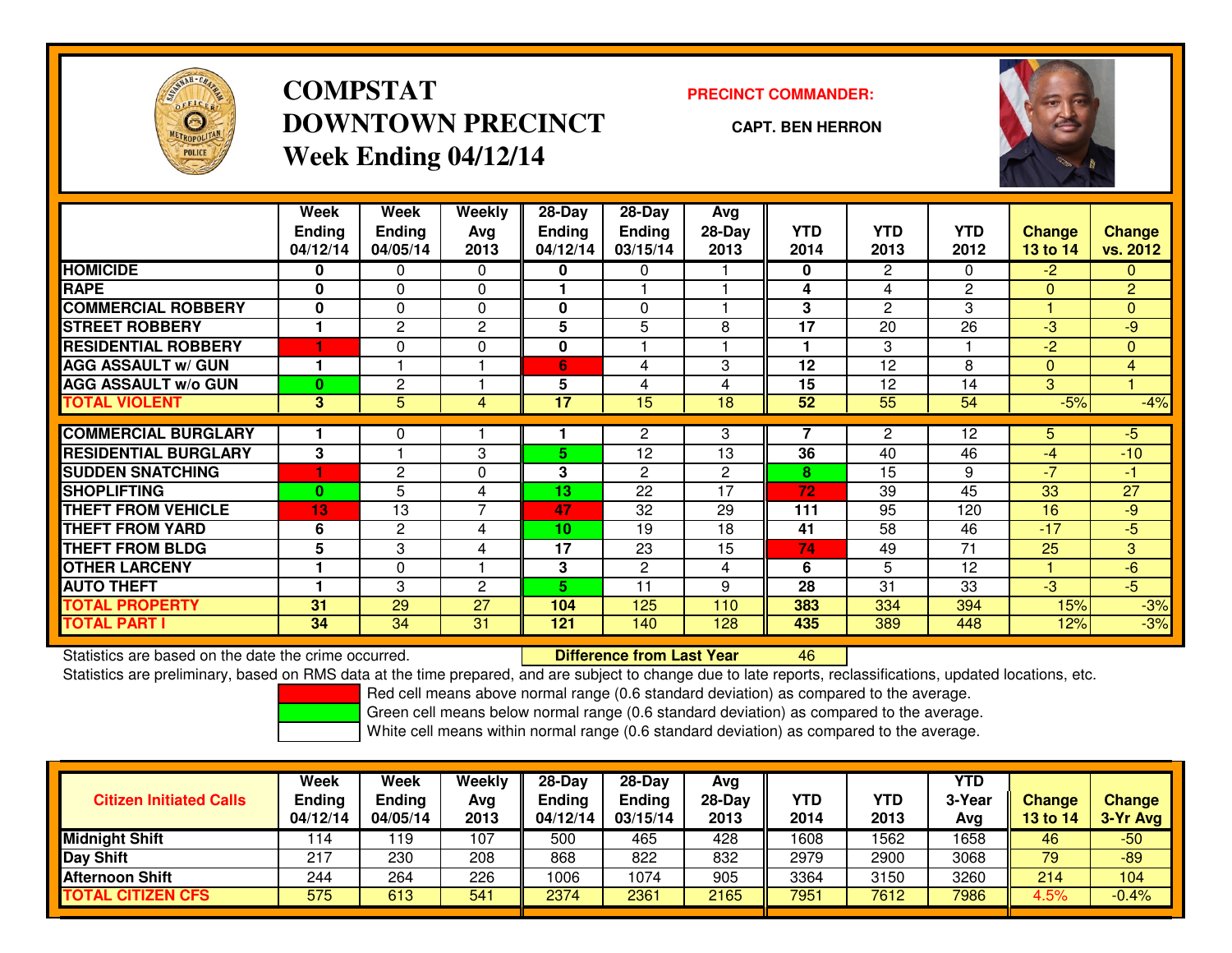

# **COMPSTATCENTRAL PRECINCT** CAPT. DEVONN ADAMS **Week Ending 04/12/14**

### **PRECINCT COMMANDER:**



|                             | Week<br><b>Ending</b><br>04/12/14 | Week<br><b>Ending</b><br>04/05/14 | Weekly<br>Avg<br>2013 | 28-Day<br><b>Ending</b><br>04/12/14 | 28-Day<br><b>Ending</b><br>03/15/14 | Avg<br>28-Day<br>2013 | <b>YTD</b><br>2014 | <b>YTD</b><br>2013 | <b>YTD</b><br>2012    | <b>Change</b><br>13 to 14 | <b>Change</b><br>vs. 2012 |
|-----------------------------|-----------------------------------|-----------------------------------|-----------------------|-------------------------------------|-------------------------------------|-----------------------|--------------------|--------------------|-----------------------|---------------------------|---------------------------|
| <b>HOMICIDE</b>             |                                   | 0                                 | 0                     |                                     |                                     |                       | 5.                 |                    | $\mathbf{2}^{\prime}$ | 4                         | 3                         |
| <b>RAPE</b>                 | 0                                 |                                   | 0                     |                                     |                                     | $\Omega$              | 5                  |                    | $\Omega$              | 4                         | 5                         |
| <b>COMMERCIAL ROBBERY</b>   | $\bf{0}$                          | $\Omega$                          | 0                     |                                     |                                     |                       | $\overline{7}$     | 4                  | 4                     | 3                         | 3                         |
| <b>STREET ROBBERY</b>       | $\mathbf{2}$                      | 0                                 |                       | 3                                   | 8                                   | 5                     | 27                 | 20                 | 21                    | $\overline{7}$            | 6                         |
| <b>RESIDENTIAL ROBBERY</b>  | 0                                 | $\Omega$                          | 0                     | $\bf{0}$                            | $\Omega$                            |                       | $\mathbf{0}$       | 3                  | $\Omega$              | $-3$                      | $\Omega$                  |
| <b>AGG ASSAULT w/ GUN</b>   |                                   | 3                                 |                       | 6                                   | 3                                   | 4                     | 17                 | 16                 | 10                    |                           | $\overline{7}$            |
| <b>AGG ASSAULT w/o GUN</b>  | 0                                 | $\mathbf{2}$                      |                       | 4                                   |                                     | 4                     | 9                  | 17                 | 10                    | $-8$                      | $-1$                      |
| <b>TOTAL VIOLENT</b>        | 4                                 | 6                                 | 4                     | 16                                  | 15                                  | 17                    | 70                 | 62                 | 47                    | 13%                       | 49%                       |
|                             |                                   |                                   |                       |                                     |                                     |                       |                    |                    |                       |                           |                           |
| <b>COMMERCIAL BURGLARY</b>  | 0                                 | 2                                 | 2                     | 2.                                  | 6                                   |                       | 10                 | 16                 | 12                    | -6                        | $-2$                      |
| <b>RESIDENTIAL BURGLARY</b> | 9                                 | 5                                 | 9                     | 28                                  | 20                                  | 37                    | 132                | 121                | 132                   | 11                        | $\mathbf{0}$              |
| <b>ISUDDEN SNATCHING</b>    | 0                                 | 0                                 | 0                     |                                     |                                     |                       | $\mathbf{2}$       | 4                  | 3                     | $-2$                      | $-1$                      |
| <b>SHOPLIFTING</b>          | 6                                 |                                   | $\overline{c}$        | 10                                  | 10                                  | 8                     | 30                 | 33                 | 9                     | -3                        | 21                        |
| <b>THEFT FROM VEHICLE</b>   | 3                                 | 12                                | 9                     | 35                                  | 34                                  | 36                    | 113                | 96                 | 128                   | 17                        | $-15$                     |
| <b>THEFT FROM YARD</b>      | 3                                 | 2                                 | 4                     | 8                                   | 10                                  | 16                    | 34                 | 44                 | 59                    | $-10$                     | $-25$                     |
| <b>THEFT FROM BLDG</b>      | 7                                 | 4                                 | 4                     | 21                                  | 12                                  | 17                    | 56                 | 46                 | 59                    | 10                        | $-3$                      |
| <b>OTHER LARCENY</b>        | $\overline{2}$                    |                                   | ۴                     | 5                                   | $\Omega$                            | 4                     | $\overline{7}$     | 3                  | $\overline{7}$        | 4                         | $\overline{0}$            |
| <b>AUTO THEFT</b>           | 5                                 | 4                                 | 4                     | 20                                  | 10                                  | 17                    | 74                 | 39                 | 41                    | 35                        | 33                        |
| <b>TOTAL PROPERTY</b>       | 35                                | 31                                | 35                    | 130                                 | 103                                 | 142                   | 458                | 402                | 450                   | 14%                       | 2%                        |
| <b>TOTAL PART I</b>         | 39                                | $\overline{37}$                   | 39                    | 146                                 | 118                                 | 159                   | 528                | 464                | 497                   | 14%                       | 6%                        |

Statistics are based on the date the crime occurred. **Difference from Last Year** 

Statistics are preliminary, based on RMS data at the time prepared, and are subject to change due to late reports, reclassifications, updated locations, etc.

Red cell means above normal range (0.6 standard deviation) as compared to the average.

Green cell means below normal range (0.6 standard deviation) as compared to the average.

<sup>64</sup>

| <b>Citizen Initiated Calls</b> | Week<br>Ending<br>04/12/14 | Week<br>Ending<br>04/05/14 | <b>Weekly</b><br>Avg<br>2013 | $28-Day$<br><b>Ending</b><br>04/12/14 | $28 - Day$<br><b>Ending</b><br>03/15/14 | Avg<br>28-Day<br>2013 | YTD<br>2014 | YTD<br>2013 | <b>YTD</b><br>3-Year<br>Avg | Change<br>13 to 14 | <b>Change</b><br>3-Yr Avg |
|--------------------------------|----------------------------|----------------------------|------------------------------|---------------------------------------|-----------------------------------------|-----------------------|-------------|-------------|-----------------------------|--------------------|---------------------------|
| Midnight Shift                 | 106                        | 121                        | 105                          | 436                                   | 417                                     | 419                   | 1486        | 1427        | 1525                        | 59                 | $-39$                     |
| Day Shift                      | 271                        | 292                        | 249                          | 1076                                  | 1071                                    | 996                   | 3791        | 3407        | 3526                        | 384                | 265                       |
| <b>Afternoon Shift</b>         | 270                        | 323                        | 263                          | 105                                   | 1028                                    | 1050                  | 3654        | 3689        | 3845                        | $-35$              | $-191$                    |
| <b>TOTAL CITIZEN CFS</b>       | 647                        | 736                        | 616                          | 2617                                  | 2516                                    | 2465                  | 8931        | 8523        | 8896                        | 4.8%               | 0.4%                      |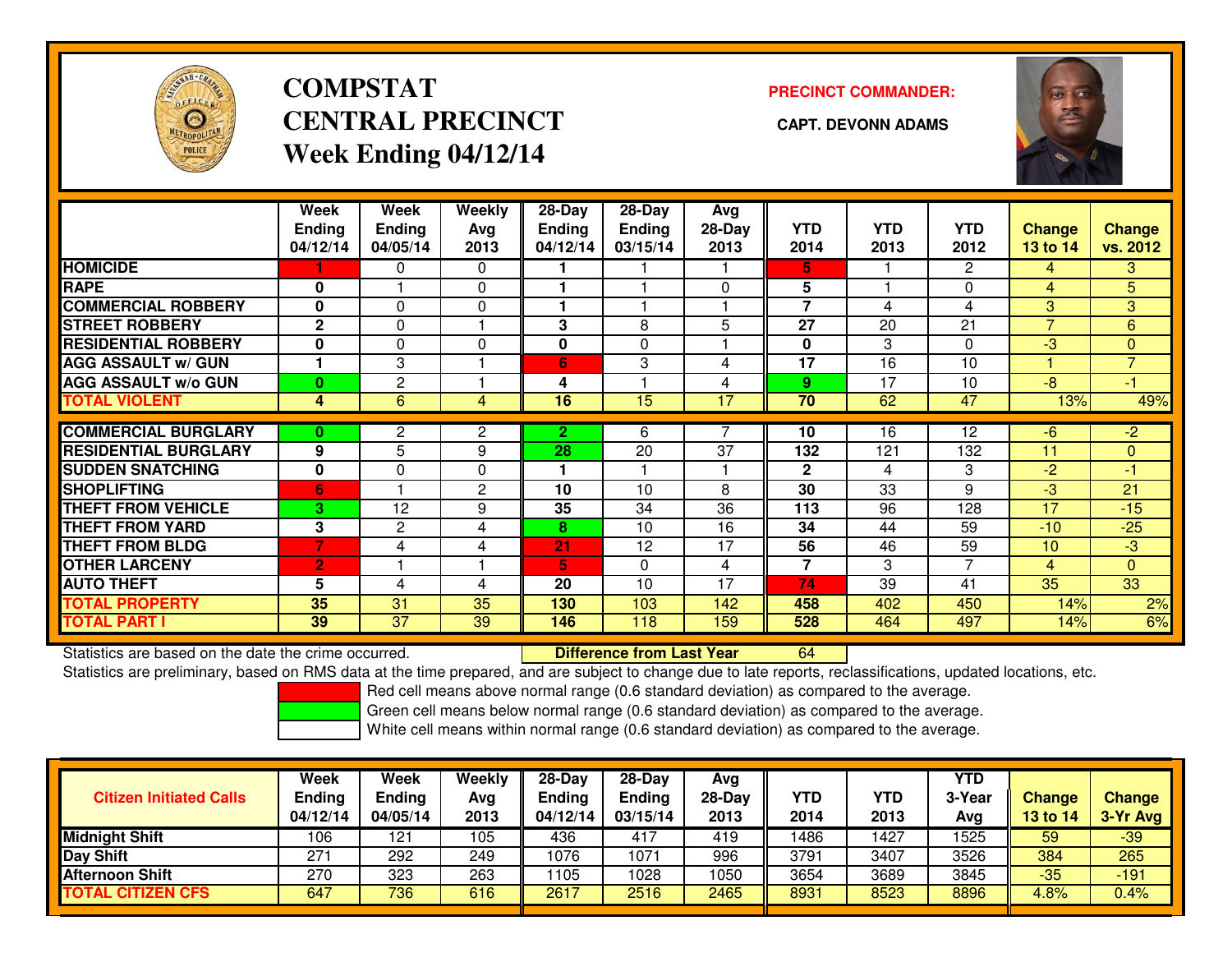

### **COMPSTAT PRECINCT COMMANDER: SOUTHSIDE PRECINCT CAPT. TERRY SHOOPWeek Ending 04/12/14**



|                             | Week<br><b>Ending</b><br>04/12/14 | Week<br><b>Ending</b><br>04/05/14 | Weekly<br>Avg<br>2013 | $28-Day$<br>Ending<br>04/12/14 | $28-Day$<br><b>Ending</b><br>03/15/14 | Avg<br>$28-Day$<br>2013 | <b>YTD</b><br>2014 | <b>YTD</b><br>2013 | <b>YTD</b><br>2012 | <b>Change</b><br>13 to 14 | <b>Change</b><br>vs. 2012 |
|-----------------------------|-----------------------------------|-----------------------------------|-----------------------|--------------------------------|---------------------------------------|-------------------------|--------------------|--------------------|--------------------|---------------------------|---------------------------|
| <b>HOMICIDE</b>             | 0                                 | 0                                 | $\Omega$              | 0                              | 0                                     | $\Omega$                | 0                  | $\overline{2}$     | 0                  | $-2$                      | $\mathbf{0}$              |
| <b>RAPE</b>                 | 0                                 | $\Omega$                          | 0                     | 0                              | $\Omega$                              |                         |                    | 2                  |                    | -1                        | $\mathbf{0}$              |
| <b>COMMERCIAL ROBBERY</b>   | $\bf{0}$                          | $\Omega$                          | 0                     | $\mathbf{0}$                   | $\Omega$                              | $\overline{2}$          | 6                  | 3                  | 9                  | 3                         | -3                        |
| <b>STREET ROBBERY</b>       |                                   |                                   |                       | 4                              | $\mathbf{2}$                          | 3                       | 14                 | 4                  | 10                 | 10                        | $\overline{4}$            |
| <b>RESIDENTIAL ROBBERY</b>  | $\bf{0}$                          |                                   | 0                     | $\overline{2}$                 |                                       |                         | 5                  |                    | $\overline{c}$     | 4                         | 3                         |
| <b>AGG ASSAULT w/ GUN</b>   | $\bf{0}$                          | $\Omega$                          | 0                     |                                | 2                                     |                         | 3                  | 5                  | 5                  | $-2$                      | $-2$                      |
| <b>AGG ASSAULT w/o GUN</b>  | 0                                 | $\Omega$                          | 0                     | 0                              |                                       | $\overline{2}$          | $\overline{2}$     | 14                 | 8                  | $-12$                     | $-6$                      |
| <b>TOTAL VIOLENT</b>        |                                   | $\overline{2}$                    | $\overline{2}$        | 7                              | 6                                     | 10                      | $\overline{31}$    | 31                 | 35                 | 0%                        | $-11%$                    |
|                             |                                   |                                   |                       |                                |                                       |                         |                    |                    |                    |                           |                           |
| <b>COMMERCIAL BURGLARY</b>  | 0                                 | 0                                 |                       | 3                              | 2                                     | 4                       | 11                 | 9                  | 30                 | 2                         | $-19$                     |
| <b>RESIDENTIAL BURGLARY</b> | 8                                 | $\overline{c}$                    | 8                     | 15                             | 17                                    | 31                      | 70                 | 102                | 106                | $-32$                     | $-36$                     |
| <b>SUDDEN SNATCHING</b>     | $\bf{0}$                          |                                   | $\Omega$              |                                | 3                                     |                         | 4                  | $\overline{c}$     | 4                  | 2                         | $\mathbf{0}$              |
| <b>SHOPLIFTING</b>          | 13                                | 8                                 | 15                    | 49                             | 64                                    | 58                      | 206                | 169                | 220                | 37                        | $-14$                     |
| <b>THEFT FROM VEHICLE</b>   | 5                                 | 8                                 | 7                     | 17                             | 11                                    | 28                      | 88                 | 134                | 81                 | $-46$                     | $\overline{7}$            |
| <b>THEFT FROM YARD</b>      | $\mathbf{2}$                      | 3                                 | 2                     | 8                              | 8                                     | 8                       | 28                 | 25                 | 55                 | 3                         | $-27$                     |
| <b>THEFT FROM BLDG</b>      | $\overline{7}$                    | 5                                 | 5                     | 17                             | 14                                    | 19                      | 53                 | 54                 | 76                 | $-1$                      | $-23$                     |
| <b>OTHER LARCENY</b>        | 0                                 |                                   |                       |                                | $\Omega$                              | 4                       | 9                  | 11                 | 6                  | $-2$                      | 3                         |
| <b>AUTO THEFT</b>           | $\mathbf{2}$                      | $\overline{c}$                    | $\overline{2}$        | 6                              | 8                                     | 9                       | 25                 | 37                 | 36                 | $-12$                     | $-11$                     |
| <b>TOTAL PROPERTY</b>       | 37                                | 30                                | 40                    | 117                            | 127                                   | 163                     | 494                | 543                | 614                | $-9%$                     | $-20%$                    |
| <b>TOTAL PART I</b>         | 38                                | 32                                | 43                    | 124                            | 133                                   | 173                     | 525                | 574                | 649                | $-9%$                     | $-19%$                    |

Statistics are based on the date the crime occurred. **Difference from Last Year** Statistics are based on the date the crime occurred. **Externee the Difference from Last Year Theoren 1998** Junct<br>Statistics are preliminary, based on RMS data at the time prepared, and are subject to change due to late rep

Red cell means above normal range (0.6 standard deviation) as compared to the average.

Green cell means below normal range (0.6 standard deviation) as compared to the average.

| <b>Citizen Initiated Calls</b> | Week<br><b>Ending</b><br>04/12/14 | <b>Week</b><br>Ending<br>04/05/14 | Weekly<br>Avg<br>2013 | 28-Dav<br>Ending<br>04/12/14 | $28-Dav$<br><b>Ending</b><br>03/15/14 | Avg<br>$28-Day$<br>2013 | <b>YTD</b><br>2014 | YTD<br>2013 | <b>YTD</b><br>3-Year<br>Avg | <b>Change</b><br>13 to 14 | <b>Change</b><br>3-Yr Avg |
|--------------------------------|-----------------------------------|-----------------------------------|-----------------------|------------------------------|---------------------------------------|-------------------------|--------------------|-------------|-----------------------------|---------------------------|---------------------------|
| <b>Midnight Shift</b>          | 78                                | 95                                | 86                    | 365                          | 372                                   | 343                     | 1264               | 145         | 1242                        | 119                       | 22                        |
| Day Shift                      | 266                               | 250                               | 238                   | 968                          | 986                                   | 950                     | 3565               | 3209        | 3526                        | 356                       | 39                        |
| <b>Afternoon Shift</b>         | 240                               | 215                               | 244                   | 934                          | 1022                                  | 976                     | 3486               | 3327        | 3507                        | 159                       | $-21$                     |
| <b>CITIZEN CFS</b><br>TOTAL    | 584                               | 560                               | 567                   | 2267                         | 2380                                  | 2269                    | 8315               | 7681        | 8275                        | 8.3%                      | 0.5%                      |